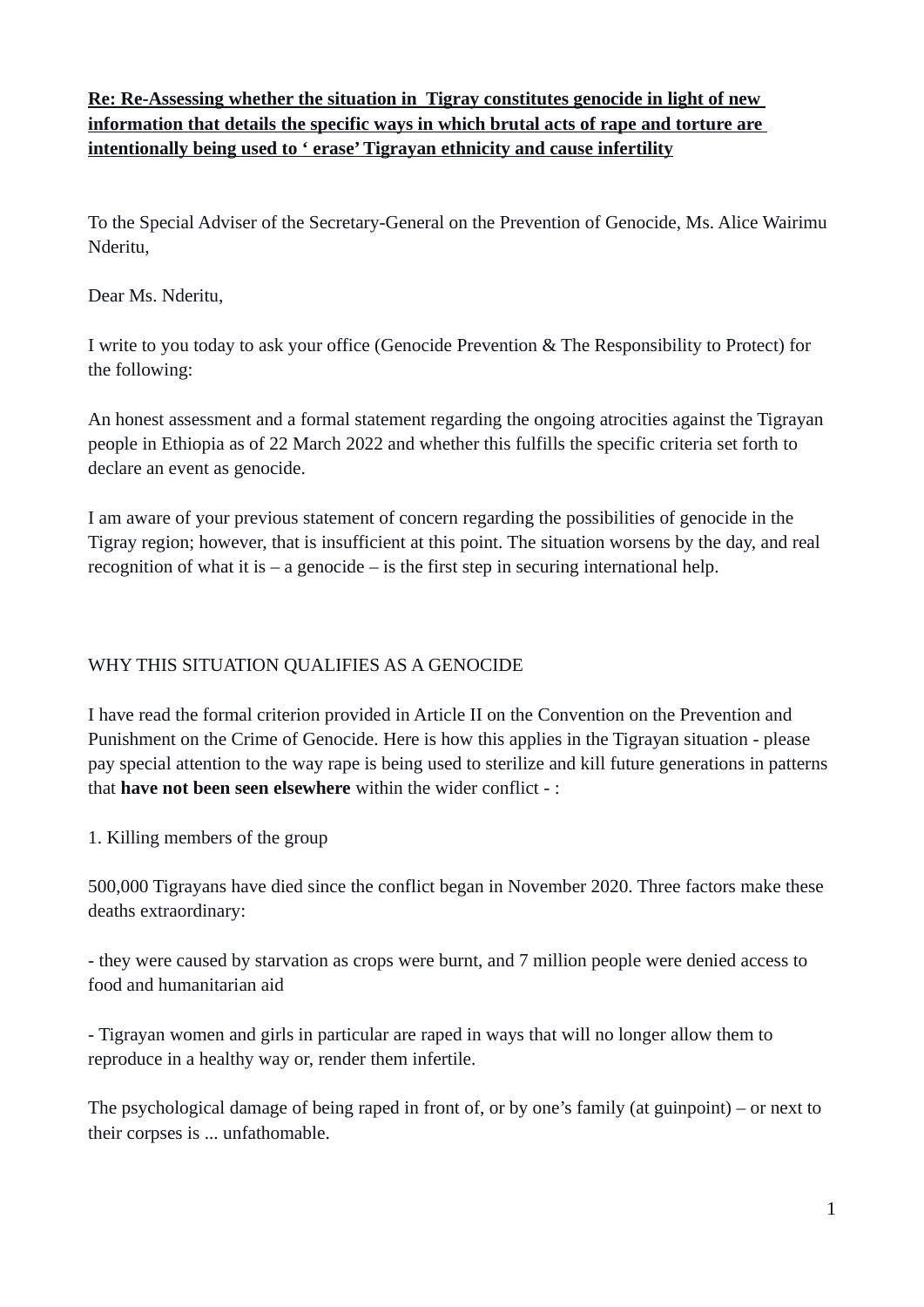## *The specific nature of sexual assault upon Tigrayan women and girls does not match previously observed patterns of conflict in the region and is the strongest factor in establishing the intent to commit genocide.*

<span id="page-1-0"></span>A de facto siege has shut off 7 million Tigrayans for 500 days from the outside world. Tigrayans abroad have had no word from their families for over a year<sup>[1](#page-1-1)</sup>. There is very little food, medicine, and aid entering the region. 3.5 million Tigrayans under siege will die in the next few months without assistance, many of whom are children.

<span id="page-1-2"></span>Mulugeta Gebrehiwot, the founder of the Institute for Peace and Security Studies, has described this as 'genocide by decree' as the Ethiopian government has weaponized hunger<sup>[2](#page-1-3)</sup>. Forcibly burning crops and limiting access to aid, it uses starvation to wage war against a specific ethnicity, i.e., Tigrayan.

## **Tigrayans are being systematically targeted by groups such as the Amhara Fano, who call for ' roasting' and ' eating' their flesh, like goats. Tigrayans are also labeled as ' weeds', 'termites', ' demons', ' Judas' that must be ' erased' or ' removed'.**

Here is a compiled list of prominent Ethiopian figures who have used genocidal rhetoric with 30 recorded instances:<https://twitter.com/EgleGeek/status/1502710193578205184>

Here's a few quotes (directly taken from attributed source):

1. Debebe Eshetu (Artist): Let us annihilate the day time hyenas and sanctify ourselves. We will be blessed if we exterminate the Tigrayans.

2. Werku Aytenew, Amhara Businessman "You should not only kill the [#Tigrayans,](https://twitter.com/hashtag/Tigrayans?src=hashtag_click) you should roast them alive, eat them and get the maximum pleasure from it; this will make you super heroes, telling to a group of Amhara Fano militia."

3. An Amhara high rank priest in a meeting: "All of the Tigrayans, both the intellectuals and ordinary people are our enemies. Therefore, if someone is an enemy, you should devour the hyena first and gain a blessing."

Please refer to the source for more, including video footage.

<span id="page-1-1"></span>[<sup>1</sup>](#page-1-0) Davies, L. 17 March 2022. ' 'Nowhere on earth are people more at risk than Tigray' says WHO Chief' , Guardian Online. [ [https://www.theguardian.com/global-development/2022/mar/17/nowhere-on-earth-are-people-more-at](https://www.theguardian.com/global-development/2022/mar/17/nowhere-on-earth-are-people-more-at-risk-than-tigray-says-who-chief)[risk-than-tigray-says-who-chief](https://www.theguardian.com/global-development/2022/mar/17/nowhere-on-earth-are-people-more-at-risk-than-tigray-says-who-chief) ]

<span id="page-1-3"></span>[<sup>2</sup>](#page-1-2) De Waal, A. & Gebrehiwot Berhe, M. 27 January 2021. ' Transcript – Call between Mulugeta Gebrehiwot and Alex de Waal'. World Peace Foundation. [ [https://sites.tufts.edu/reinventingpeace/files/2021/01/Mulugeta-Call-27-Jan-](https://sites.tufts.edu/reinventingpeace/files/2021/01/Mulugeta-Call-27-Jan-Full-transcript1-1.pdf)[Full-transcript1-1.pdf](https://sites.tufts.edu/reinventingpeace/files/2021/01/Mulugeta-Call-27-Jan-Full-transcript1-1.pdf) ]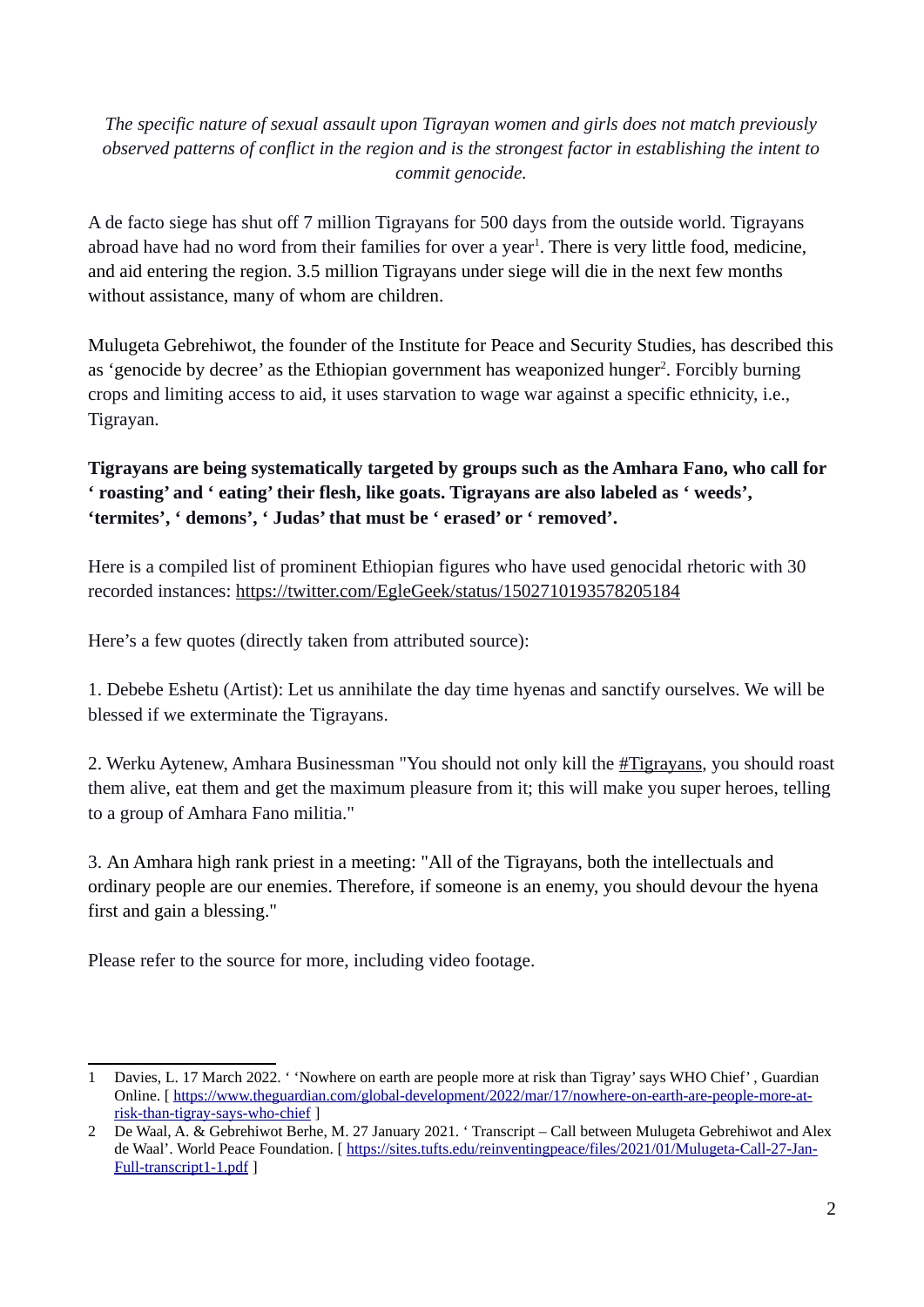At a casual level, reproduced by average citizens, here is an Amhara woman, using her platform on TikTok to call for the murder of 5 million people. As you can see, the discourse of ' erasing Tigrayans ' is being internalized by others, irrespective of their combatant or non-combatant status.

### <https://twitter.com/i/status/1456094917013368837>

2. Causing serious bodily or mental harm to members of the group

Since the beginning of the conflict, 120,000 Tigrayan women have been brutally gang-raped. A scholar reports that whilst mass rapes are also perpetuated by the TPLF (the controversial Tigrayan People's Liberation Front) in other regions like Amhara and Afar, the nature of the rapes upon Tigrayan women are very distinctive with a clear intent to erase ethnicity or prevent future births:

- (1) They are raped in front of their families, or the corpses of family members
- (2) Their family members are sometimes forced to rape their women (at gunpoint)
- (3) Foreign objects are inserted into the vagina (plastic bags, nails, stones, hot metal rods)
- (4) Their uterus/womb is sometimes burnt or cut with sharp objects

<span id="page-2-0"></span>This was reported by Dr. Hagos Godify, head of Tigray Health Bureau, as part of a study of 5,000 Tigrayan females between the ages of  $15-49<sup>3</sup>$  $15-49<sup>3</sup>$  $15-49<sup>3</sup>$ . I reference one case that summarizes the specific intent of these actions: to render women infertile so that they cannot have offspring of a particular ethnicity, i,e. Tigrayan:

" The Amhara men separated Akberet from her children and brother and took her into an abandoned farmer's house, just a few metres away. The four men took turns raping her. **After they were done, the militiamen inserted into her genitals a hot metal rod that burned her uterus.**

"I begged them to stop," Akberet told Al Jazeera. "I asked them, crying, why they were doing that to me. What wrong have I done to you?

# "**You did nothing bad to us," she said they told her. "Our problem is with your womb. Your womb gives birth to Woyane [derogative term used to refer to the TPLF]. A Tigrayan womb should never give birth."**

<span id="page-2-2"></span>... "**The sexual assault made her infertile**," a doctor who treated her there confirmed to Al Jazeera. Her bleeding has now stopped but Akberet, currently recuperating at a relative's house, cannot walk and has to keep her legs spread. Sleeping at night is hard<sup>[4](#page-2-3)</sup>.

<span id="page-2-4"></span>Many of these women are also being deliberately infected with AIDS, which has a significant repercussion on future generations of Tigrayans<sup>[5](#page-3-0)</sup>.

<span id="page-2-1"></span>[<sup>3</sup>](#page-2-0) DW International. 2022. Dr. Hagos Godify, head of Tigray Health Bureau describing the brutal gender vioelnce & rape in Tigray by Eritrean & Ethiopian invaders. [\[https://twitter.com/i/status/1505253623520976907](https://twitter.com/i/status/1505253623520976907)]

<span id="page-2-3"></span>[<sup>4</sup>](#page-2-2) Kassa, L. 21 April 2021. A Tigrayan womb should never give birth: Rape in Tigray. Al-Jazeera. [\[https://www.aljazeera.com/news/2021/4/21/a-tigrayan-womb-should-never-give-birth-rape-in-ethiopia-tigray](https://www.aljazeera.com/news/2021/4/21/a-tigrayan-womb-should-never-give-birth-rape-in-ethiopia-tigray)]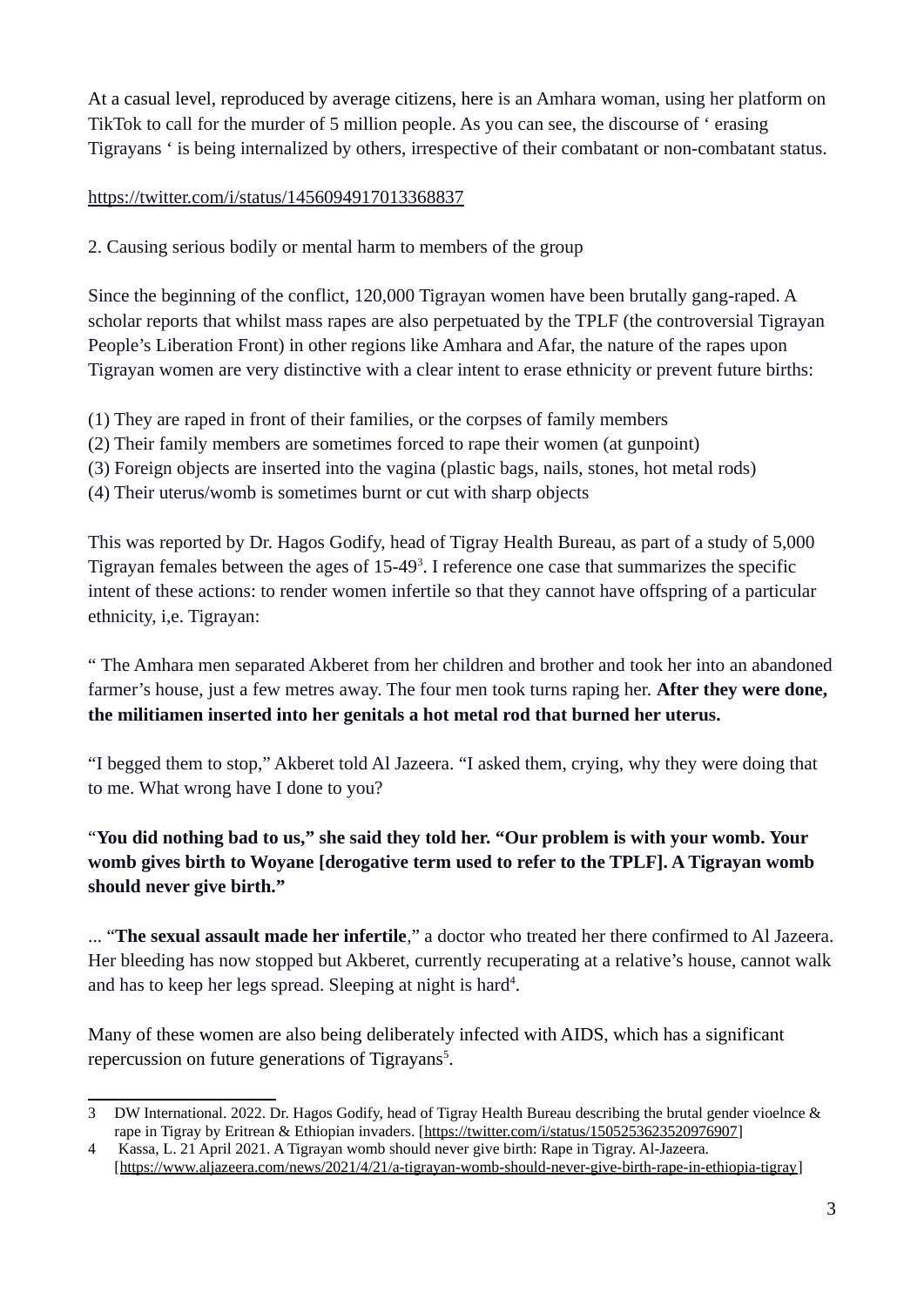Here is testimony from a 13-year old Tigrayan child who survived hunger, bullet fire – and witnessed her mother being killed by soilders, who then raped her dead body. She also witnessed an 8-year old girl being gangraped.

#### <https://twitter.com/i/status/1505974478916009987>

In addition to this – what has shocked and galvanized so many is the circulated video of a man burnt alive with his eyes wide open, pleading to be left alone.

#### <https://twitter.com/i/status/1505465680518426631>

3. Deliberately inflicting on the group conditions of life calculated to bring about its physical destruction in whole or in part;

As part of its siege, the Government has shut down access to food, medicine, basic amenities, banking (and therefore the ability to withdraw money) to all Tigrayans. According to one man I interviewed (a Tigrayan scholar living abroad), professors are starving with nothing to eat as they cannot access their own money.

<span id="page-3-1"></span>The Ethiopian Government also has limited medical assistance offered to Tigrayans by closing the doors to organizations such as the Red Cross, the UN, and Doctors without Borders<sup>[6](#page-3-2)</sup>. Three Doctors Without Borders volunteers were recently killed by governmental forces, 2 Ethiopian men, and 1 Spanish woman.

Deliberately infecting women with AIDS is corroborative of targeted genocidal intent.

4. Imposing measures intended to prevent births within the group;

Already addressed above.

5. Forcibly transferring children of the group to another group

<span id="page-3-3"></span>Not present to the best of my knowledge. Children, especially males, are more likely to be killed than transported<sup>[7](#page-3-4)</sup>.

<span id="page-3-0"></span>[<sup>5</sup>](#page-2-4) Kassa, L. & Pujol-Mazzini, A. 27 March 2021. We're here to make you HIV positive: Hundrends of women rush to hospitals as soldier use rape as a weapon of war. Daily Telegraph. [\[https://www.telegraph.co.uk/global-health/women-and-girls/make-hiv-positive-hundreds-women-rush-tigray](https://www.telegraph.co.uk/global-health/women-and-girls/make-hiv-positive-hundreds-women-rush-tigray-hospitals-soldiers/)[hospitals-soldiers/\]](https://www.telegraph.co.uk/global-health/women-and-girls/make-hiv-positive-hundreds-women-rush-tigray-hospitals-soldiers/)

<span id="page-3-2"></span>[<sup>6</sup>](#page-3-1) Schlein, L. 15 January 2021. UN Slams Ethiopian Government Blocking Aid to Conflict Ridden Tigray. VOA News. [[https://www.voanews.com/a/africa\\_un-slams-ethiopian-government-blocking-aid-conflict-ridden-tigray/](https://www.voanews.com/a/africa_un-slams-ethiopian-government-blocking-aid-conflict-ridden-tigray/6200783.html) [6200783.html\]](https://www.voanews.com/a/africa_un-slams-ethiopian-government-blocking-aid-conflict-ridden-tigray/6200783.html)

<span id="page-3-4"></span>[<sup>7</sup>](#page-3-3) Human Rights Watch. 5 March 2021. Ethiopia: Eritrean forces massacre Tigray civillians. [\[https://www.hrw.org/news/2021/03/05/ethiopia-eritrean-forces-massacre-tigray-civilians](https://www.hrw.org/news/2021/03/05/ethiopia-eritrean-forces-massacre-tigray-civilians)]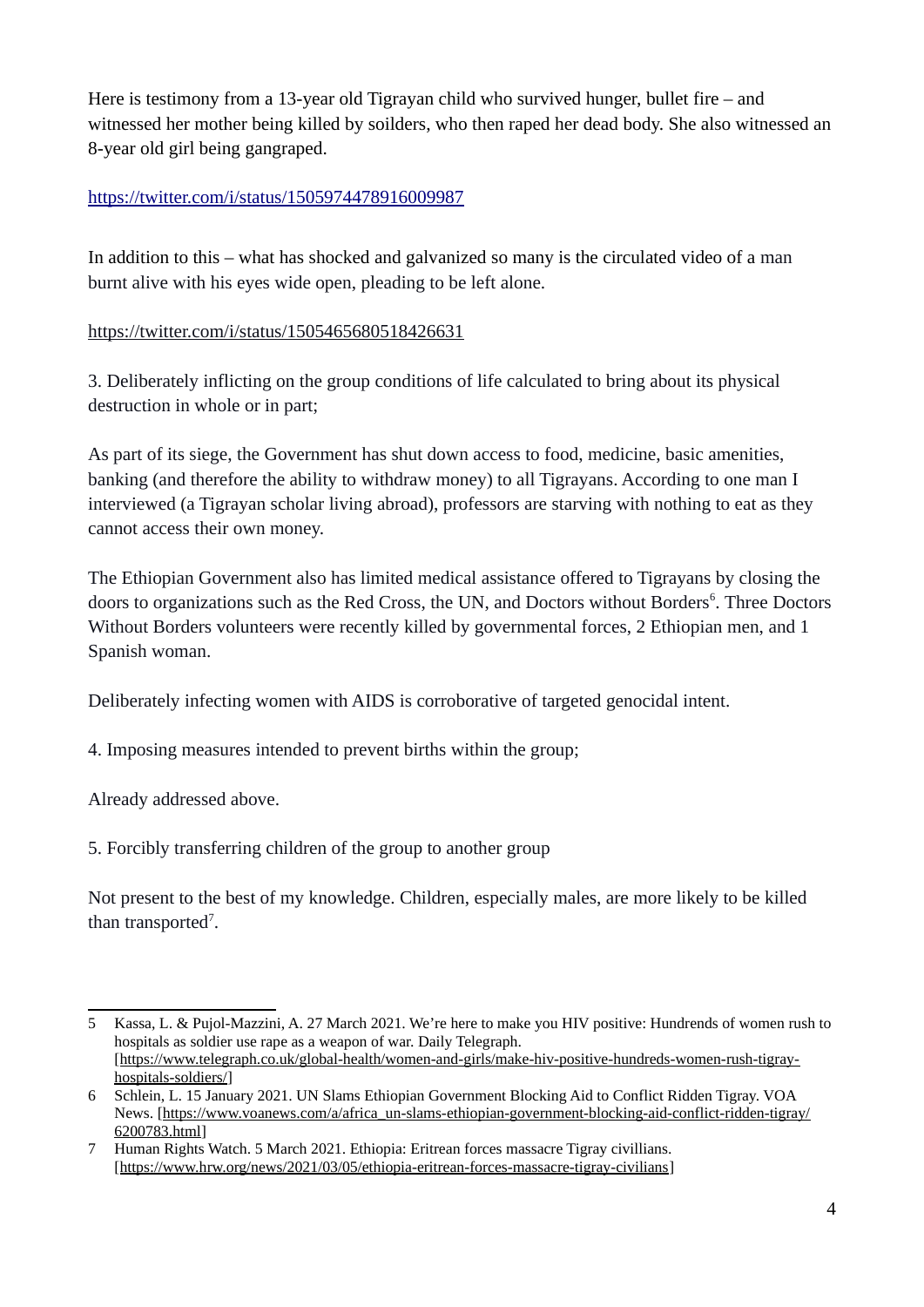<span id="page-4-0"></span>In a related vein, the rapes upon Tigray women were, in some cases, an attempt to 'cleanse' them of their ethnic identity $8$ .

Out of these five criteria, four are very visibly present. Nowhere is it stated that 4 out of 5 is insufficient to declare an extraordinary event such as this as a genocide.

### THE NEED TO DIFFERENTIATE GENOCIDE FROM CIVIL WAR

I have only found walls of silence as ' conflict' is normalized in Africa in the eyes of the West.

<span id="page-4-2"></span>One article ignored the outlying extremes of violence, including mass rape, directed rhetoric to identify and murder individuals of a particular ethnicity – citing it instead to be part of ' patterns of mass violence from the past as people were prone to ' getting it wrong'<sup>[9](#page-4-3)</sup>.

#### **The extraordinary nature of this situation is not being recognized for what it is. Therefore it cannot elicit the appropriate response from the international community.**

Seven million people were forcibly cut off from the rest of the world, shelled by their Government, and systematically denied resources. The systematic targeting of Tigrayan women and girls (as young as eight) to eradicate the race and cleanse does not fit older observed patterns of conflict.

The specific intention of erasure is remarkably clear, as members of the ruling Government continue to use language such as ' termites' and ' weeds', i.e., things that need removal.

This differentiation is critical in the way the situation is framed. Whilst unpopular, it will take an office with courage and honesty to portray the truth for what it is.

Seeing the Tigrayan atrocity as genocide in no way invalidates the suffering of Amhara, Afar, Oromo, and other peoples at the hands of the TPLF. It opens the door for many cases of abuse to be acknowledged so that perpetrators of genocide and racially-motivated rape, starvation, and murder can be held accountable, irrespective of ethnicity.

However, it is unacceptable to punish and abandon 7 million civilians who are victims of genocide because of a military faction that they are not in control of.

Nowhere in the criteria stated does it indicate that the presence of armed groups, supposedly acting in the interests of the affected party, invalidate the five points.

<span id="page-4-1"></span>[<sup>8</sup>](#page-4-0) Patta, D. 25 March 2021. Reports of executions and mass-rape emerge from the obscured war in Ethiopia's Tigray Region. CBS News. [\[https://www.cbsnews.com/news/ethiopia-tigray-news-executions-rape-war-atrocities](https://www.cbsnews.com/news/ethiopia-tigray-news-executions-rape-war-atrocities-genocide/)[genocide/\]](https://www.cbsnews.com/news/ethiopia-tigray-news-executions-rape-war-atrocities-genocide/)

<span id="page-4-3"></span>[<sup>9</sup>](#page-4-2) Ibrek, R. & de Waal, A. 28 October 2021. 'Introduction: Situating Ethiopia in Genocide Debates'. Forum: Mass Atrocities and Political Violence in Ethiopia. [\[https://www.tandfonline.com/doi/full/10.1080/14623528.2021.1992920](https://www.tandfonline.com/doi/full/10.1080/14623528.2021.1992920)]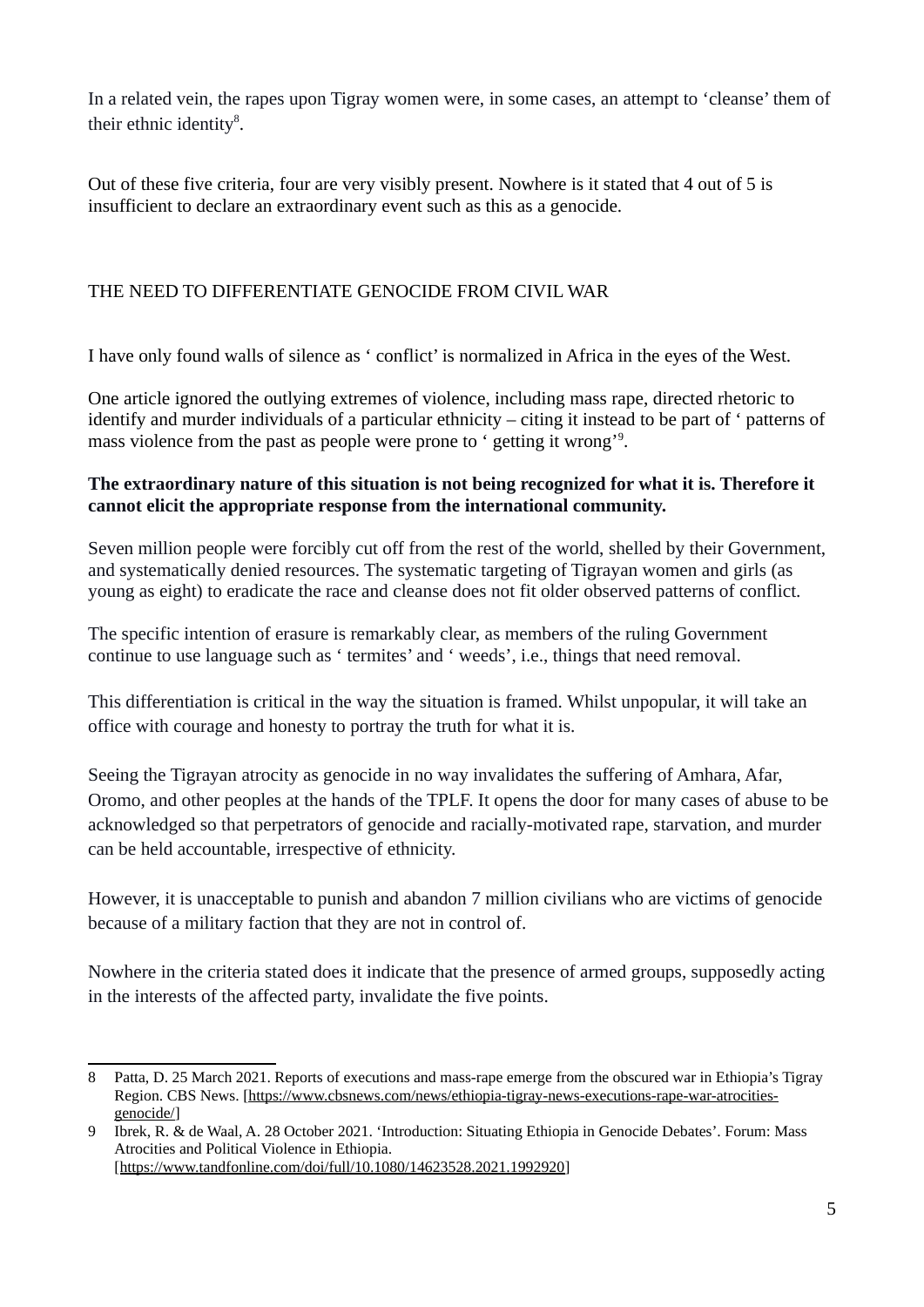Innocent Tigrayan civilians should not be punished for the actions of the TPLF that are occurring outside of their region: both cases have to be taken separately.

### POLITICAL CONSIDERATIONS

<span id="page-5-0"></span>In December 2021, the Biden administration chose to stop investigations on whether the situation in Tigray constitutes a genocide or not to allow ' diplomatic efforts to prevail. No such efforts have been made to date in any significant capacity $^{10}$  $^{10}$  $^{10}$ .

News coverage has described this as a ' war ', ' conflict, ' ethnic tension', and a ' health crisis', ignoring the singularly focused intent to eradicate a race perceived as ' demonic'.

The TPLF and its actions in neighbouring regions are described as atrocities, preventing an innocent population from receiving the assistance it requires.

The needs of the Tigrayan people are a humanitarian effort.

The justice that TPLF, Amhara Fano, Eritrean, and Ethiopian soldiers - and anyone else attacking civilians - must face is a legal necessity.

Please remember to differentiate the two.

# WHAT I ASK OF YOU

I ask you to discharge the duty of the office that you hold and honestly assess, using the fullest extent of your resources, whether or not the atrocities perpetrated against the Tigrayan people constitute a genocide.

You have had an entire year to perform your role as all indicators of genocide were well established in early 2021. The most recent report detailing the specifically targeted intent of causing infertility and death via rape only adds to the mountain of evidence that supports the designation of genocide in this context.

The international community and international institutions have abandoned Tigray for more than a year, knowing the consequences of such actions.

The situation demands your immediate attention.

<span id="page-5-1"></span>[<sup>10</sup>](#page-5-0) Harris, B. 2 December 2021. US halts Tigray genocide determination to pursue diplomacy in Ethiopia. The National News. [[https://www.thenationalnews.com/world/us-news/2021/12/01/us-halts-tigray-genocide](https://www.thenationalnews.com/world/us-news/2021/12/01/us-halts-tigray-genocide-determination-to-pursue-ethiopia-diplomacy/)[determination-to-pursue-ethiopia-diplomacy/](https://www.thenationalnews.com/world/us-news/2021/12/01/us-halts-tigray-genocide-determination-to-pursue-ethiopia-diplomacy/)]